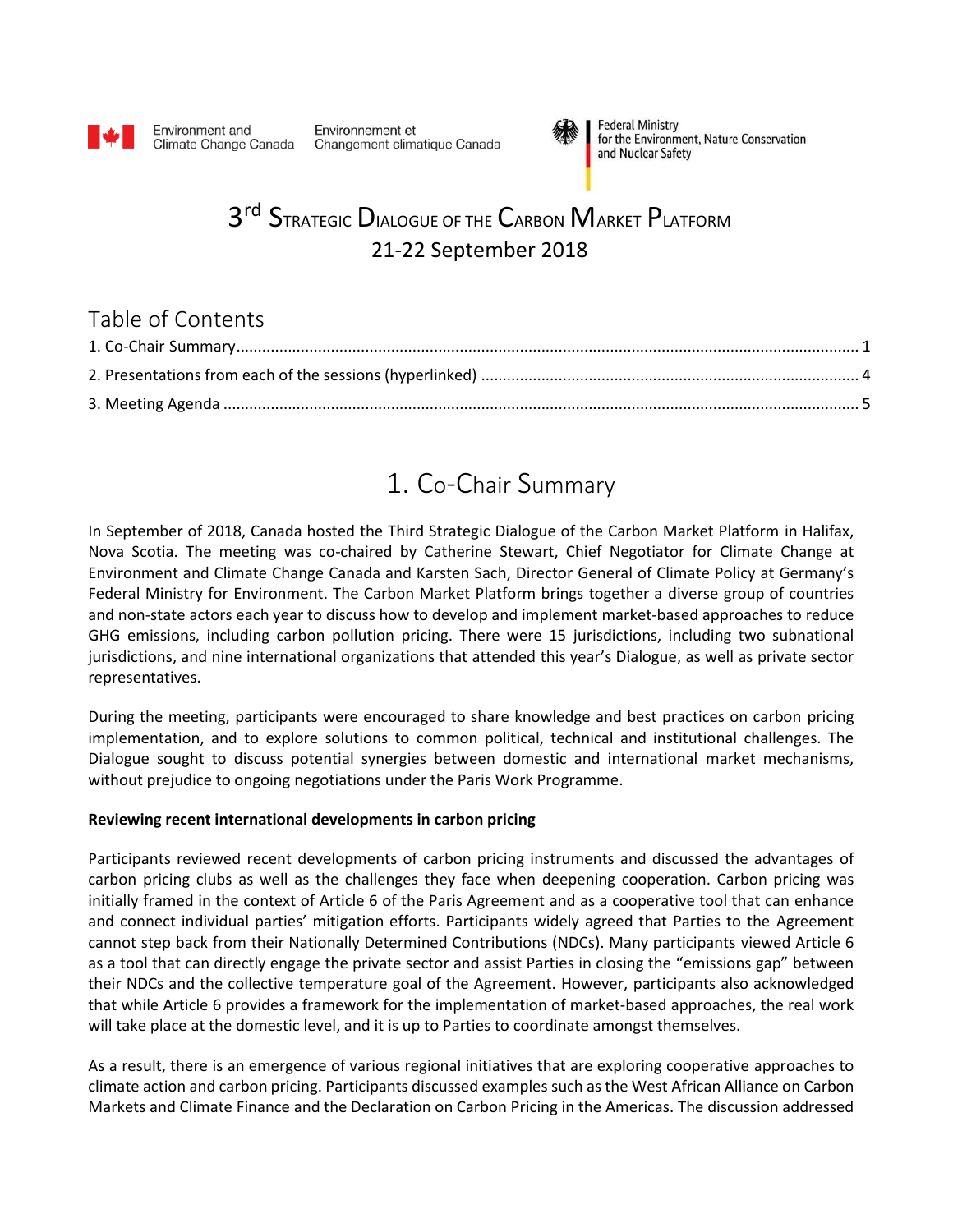some of the advantages and challenges faced by members of regional initiatives when working together on carbon pricing policies. Participants highlighted many of the benefits received by members to carbon pricing clubs, including better access to low-carbon investment capital, enhanced information sharing, and stronger positioning in multilateral climate negotiations. Conversely, participants noted that club members must also consider a number of coordination dilemmas in order to maintain a high-functioning carbon pricing club. These dilemmas include decision-making rights, compliance and enforcement mechanisms, and how broadly to expand membership.

Several participants highlighted a need to support capacity building in Least Developed Countries (LDCs) to ensure that they have the opportunity to participate in carbon market mechanisms and to help ensure a consistent supply of emission reductions as countries transition toward low-carbon economies.

#### **Cooperative approaches to international carbon pricing**

Participants looked at international coordination on carbon pricing by showcasing real-life experiences. They reviewed several levels of carbon pricing coordination, including offset mechanisms, sector-specific approaches and linked emissions trading systems. Participants noted that, typically, as jurisdictions increase coordination and alignment with each other, they achieve an increasing number of benefits, such as economic efficiency gains, improved safeguards for environmental integrity, and enhanced political commitment to emission reductions. In addition to a wide variety of carbon pricing mechanisms, there is significant variance in the levels of carbon prices across jurisdictions. Participants discussed how jurisdictions should decide what type of carbon pricing is best for them and at what level to set their carbon price.

Given the differences in the types and levels of carbon pricing around the world, some participants noted that governments should maintain a degree of flexibility in the design of their domestic carbon pricing systems to enable international cooperation. In order to help maintain market stability, jurisdictions should achieve alignment on key carbon pricing elements before linking their systems.

Some participants suggested using a step-wise approach to linking, aligning one element at a time, to build political trust and technical capacity prior to a full linkage. Several participants cautioned that remaining flexible to the possibility of linking should not undermine ambition or environmental integrity. Participants who shared their own carbon pricing experiences underscored the importance of using conservative emissions reduction calculations and maintaining a clear set of standards when aligning with another system. Many participants also agreed that the Article 6 guidelines should be designed in a way that creates a high degree of confidence between the buyer and seller of internationally transferred mitigation outcomes.

#### **Addressing concerns surrounding competitiveness and carbon leakage**

Participants explored tools and conditions that maximize the competitiveness of jurisdictions with carbon pricing and address concerns related to carbon leakage. Discussions touched on the advantages and challenges of using cooperative versus retaliatory carbon pricing measures to address competitiveness concerns. The general consensus favoured cooperative approaches, although further research on the implications of each approach is required. Some participants noted that competitiveness is generally dealt with at different points of maturity of a carbon pricing system.

For example, free allocation of emission credits or tax exemptions are often introduced during the inception of a carbon pricing system, and taper off as time goes on. Conversely, as the system matures, the carbon price tends to rise. Despite common concerns among the public that a higher carbon price will result in a competitive disadvantage for that jurisdiction, some participants presented findings from a growing body of evidence that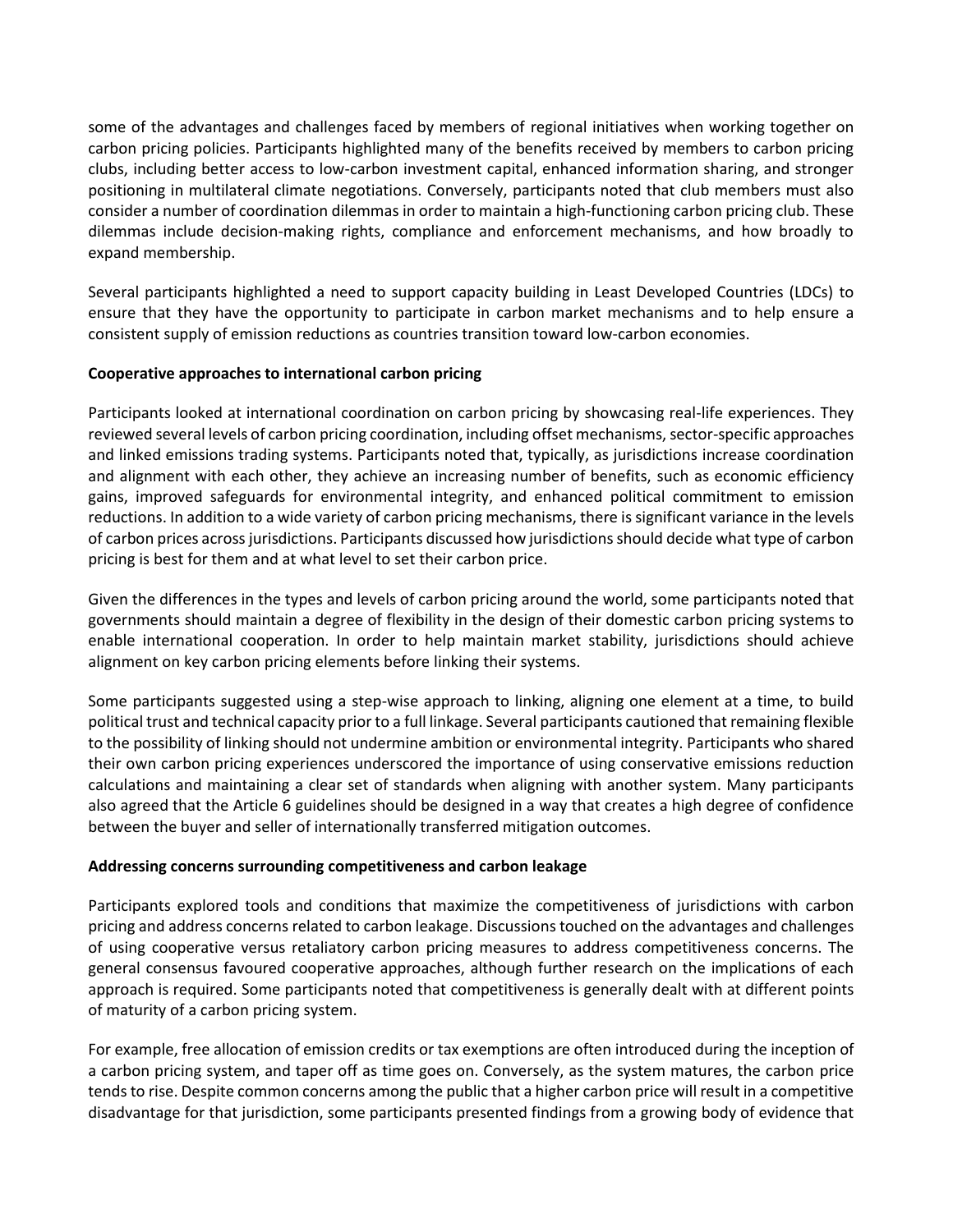disproves these concerns. Participants widely agreed on the need to disseminate this data and improve communication strategies with civil society and the private sector on the benefits of carbon pricing.

#### **Understanding why businesses use a shadow price on carbon pollution**

Participants looked at the factors that motivate businesses and investors to set their own internal carbon prices. It was widely recognized that governments can only do so much when it comes to climate action – they can signal the transition toward a low-carbon economy, but ultimately it is the private sector that will deliver the results. Participants noted that when a government puts a carbon price in place, many companies within that jurisdiction respond by implementing their own internal carbon price. This helps companies quantify their exposure to high-emission activities in their supply chain, should public carbon prices increase in the future, and communicate these risks with their shareholders. Several participants noted that governments have the responsibility to act in good faith, without any conflict of interest when they implement a carbon price to assure a certain level of policy stability. The private sector is more likely to respond to a carbon price when they are confident in the longevity of the policy decision. Participants also highlighted the fact that, in addition to a carbon price, re-directing public and private investments to low-carbon technologies is key for achieving the long-term goals of the Paris Agreement.

In the same vein, emerging markets can harness the power of carbon pricing as they continue to develop into advanced economies. Through the implementation of a price on carbon, emerging economies can signal to investors that they are on a long-term path toward low-carbon and sustainable economic development. Many participants suggested that sending a price signal is more important than the price itself, and even starting with a low price can push business decisions in the right direction.

#### **How carbon pricing can enhance climate action ambition**

Participants discussed how carbon pricing can raise ambition. Some shared specific case studies regarding the implementation and outcomes of their own carbon pricing systems and discussed how to build good-will among civil society and businesses. Early engagement with the private sector and the public was identified as a primary factor that contributes to the acceptance and longevity of a carbon pricing system. Well in advance of implementing a price on carbon, governments can demystify the relatively abstract concept of carbon pricing by using concrete language to address the common questions and concerns of individuals and firms around how they would be impacted both by climate change and by mitigation measures like carbon pricing. Participants highlighted that civil society and the private sector are concerned with how the revenue generated from carbon pricing is used. Some participants suggested that governments should use the revenue to help improve their industries' energy efficiency, or provide tax rebates for their citizens. Revenue recycling demonstrates that carbon pricing is an incentive for energy-efficient entities, rather than a penalty for highemitters. Furthermore, designing flexibility into a carbon pricing system allows businesses the freedom to find their own lowest- cost emission reductions. If jurisdictions are inclined to take it one step further, linking their system with another can expand their businesses' low-cost emission reduction opportunities. Creating a clear set of rules for Article 6 will help governments design carbon pricing systems that can take their climate change ambition to the next level.

#### **Looking ahead**

Participants widely agreed that the Platform could be an avenue to build a stronger narrative surrounding the advantages of carbon pricing, which could in turn inform the communication strategies for national governments who are interested in applying a price to carbon. Participants also highlighted the need to expand economic modelling and research on carbon pricing to support this narrative and empower the technical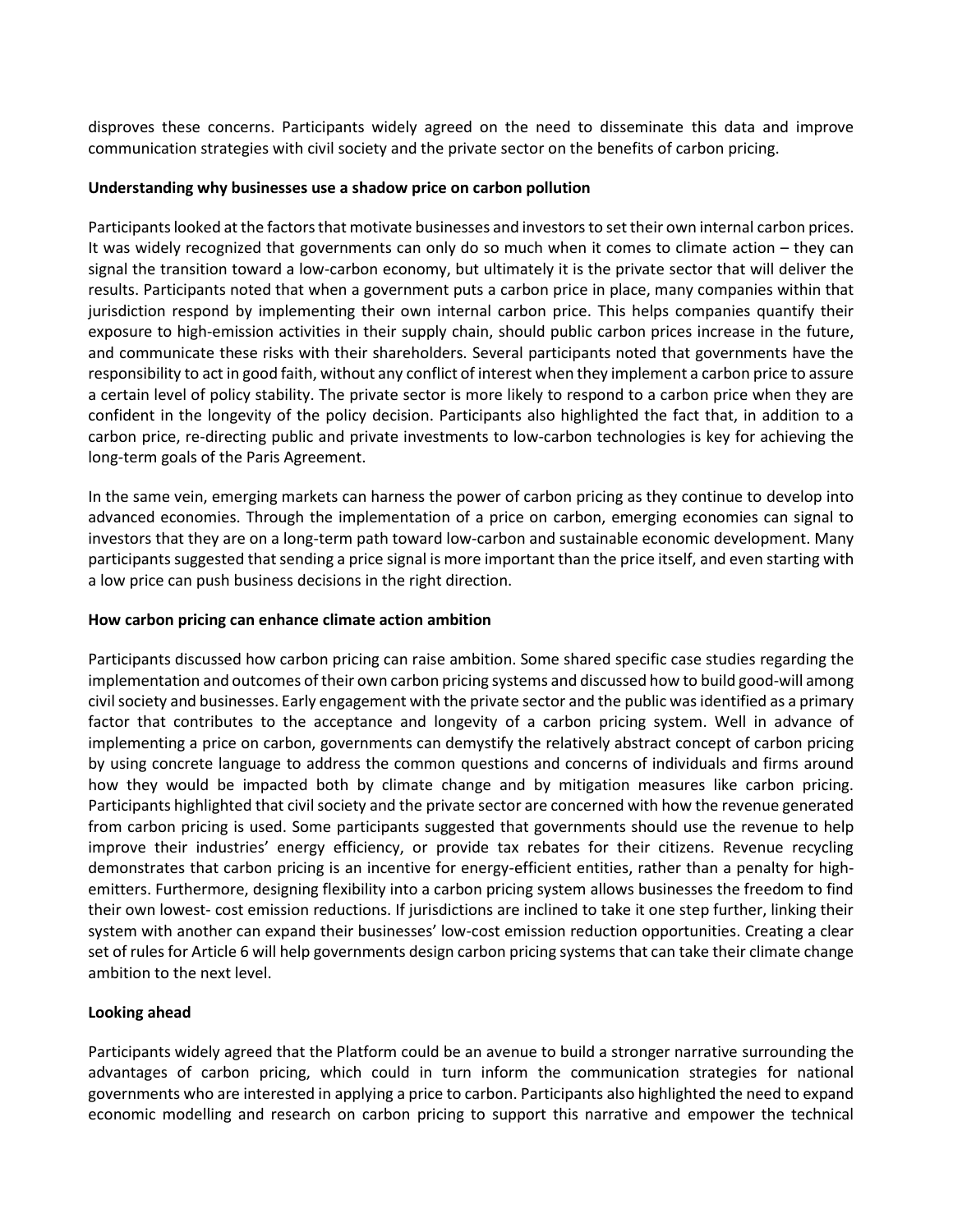experts to inform their political leaders of the benefits of applying a price to carbon pollution. Many participants underscored the role for regional institutions in advancing carbon pricing, and consideration was given to including them in future Dialogues. Additionally, participants widely supported the need to better engage civil society and the private sector in the carbon pricing conversation to build good will and mobilize the highest level of climate action ambition. The Carbon Market Platform was broadly recognized as a space to enhance inter-governmental communication and coordination on carbon pricing.

Participants raised interest in the creation of a work plan to continue exploring one or more of the key themes raised during the meeting, as highlighted above. The co-chairs agreed to present a proposal on how a **working group of interested countries** could best provide input on these matters for next year's Dialogue. The proposal would be for the consideration of the upcoming co-chairs. The **Government of France** kindly offered to **host the Fourth Strategic Dialogue of the Carbon Market Platform** in 2019, and co-host the meeting alongside Canada. Participants concurred that the Carbon Market Platform should continue to promote international collaboration on carbon pricing and support countries' work to implement our respective carbon pricing policies.

### 2. Presentations from each of the sessions (hyperlinked)

#### <span id="page-3-0"></span>**Session 1:**

- [Article 6 of the Paris Agreement Status update,](https://www.slideshare.net/OECD_ENV/article-6-of-the-paris-agreement-status-update-conor-barry-unfccc) Conor Barry UNFCCC
- [West African Alliance on Carbon Markets and Climate Finance,](https://www.slideshare.net/OECD_ENV/west-african-alliance-on-carbon-markets-and-climate-finance-el-hadji-mbaye-diagne) El Hadji Mbaye DIAGNE Africa
- [Advancing Linked Carbon Pricing Instruments,](https://www.slideshare.net/OECD_ENV/advancing-linked-carbon-pricing-instruments-frdric-gagnonlebrun-iisd) Frédéric Gagnon-Lebrun IISD

#### **Session 2:**

- [International Coordination on Carbon Pricing,](https://www.slideshare.net/OECD_ENV/international-coordination-on-carbon-pricing-daniel-nachtigall-oecd) Daniel Nachtigall OECD
- [Experience of implementing the Joint Crediting Mechanism \(JCM\) and lessons learned,](https://www.slideshare.net/OECD_ENV/experience-of-implementing-the-joint-crediting-mechanism-jcm-and-lessons-learned-hiroshi-ono-japan) Hiroshi Ono - Japan

#### **Session 3:**

- [Carbon Pricing and Competitiveness,](https://www.slideshare.net/OECD_ENV/carbon-pricing-and-competitiveness-angela-churie-kallhauge-carbon-pricing-leadership-coalition) Angela Churie Kallhauge Carbon Pricing Leadership Coalition
- [Addressing competitiveness concerns in ETS design an intertemporal perspective,](https://www.slideshare.net/OECD_ENV/addressing-competitiveness-concerns-in-ets-design-an-intertemporal-perspective-constanze-haug-icap) Constanze Haug - ICAP
- [Canada intergovernmental working group on carbon pricing and competitiveness,](https://www.slideshare.net/OECD_ENV/canada-intergovernmental-working-group-on-carbon-pricing-and-competitiveness-ric-throux-qubec-and-tim-lesiuk-british-columbia) Éric Théroux Québec and Tim Lesiuk - British Columbia

#### **Session 5:**

- [Singapore's carbon tax](https://www.slideshare.net/OECD_ENV/singapores-carbon-tax-joseph-teo-singapore), Joseph Teo Singapore
- [Enhancing ambition through carbon pricing,](https://www.slideshare.net/OECD_ENV/enhancing-ambition-through-carbon-pricing-hugh-salway-uk-department-for-business-energy-and-industrial-strategy) Hugh Salway UK Department for Business, Energy and Industrial Strategy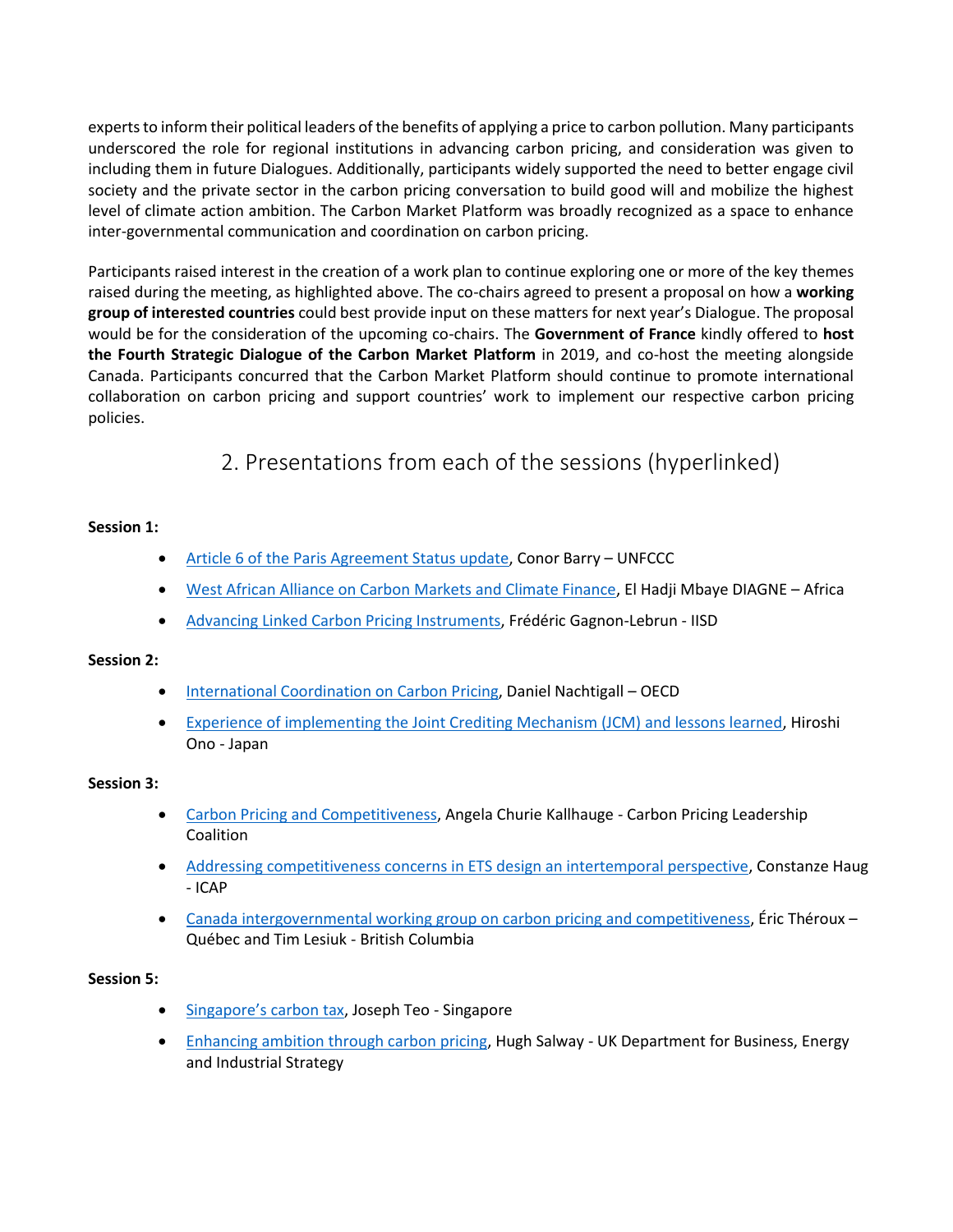# 3. Meeting Agenda

### **Carbon Market Platform Strategic Dialogue 2018 21-22 September 2018 Agenda**

<span id="page-4-0"></span>

|                 | September 21                                                                                                                                                                                                                 |
|-----------------|------------------------------------------------------------------------------------------------------------------------------------------------------------------------------------------------------------------------------|
| Time            | Agenda Item and Description                                                                                                                                                                                                  |
| $9:00 - 9:30$   | <b>Registration and Coffee</b>                                                                                                                                                                                               |
| $9:30 - 9:45$   | <b>Welcome Remarks and Introduction by Co-Chairs</b>                                                                                                                                                                         |
|                 | <b>Co-Chairs:</b>                                                                                                                                                                                                            |
|                 | Catherine Stewart, Director General and Chief Negotiator for Climate Change, Canada                                                                                                                                          |
|                 | Karsten Sach, Director General of Climate Policy, Germany                                                                                                                                                                    |
| $9:45 - 11:00$  | <b>Session 1: Setting the Scene</b>                                                                                                                                                                                          |
|                 | Recent developments and linking of carbon pricing instruments.                                                                                                                                                               |
|                 | Icebreakers:                                                                                                                                                                                                                 |
|                 | Conor Barry, Team Lead, Strategy Development, United Nations Framework Convention on<br>1.<br>Climate Change<br>- Update on Article 6 negotiations                                                                           |
|                 | Mbaye Diagne, Director General, Afrique-Energie-Environnement; and<br>2.                                                                                                                                                     |
|                 | Martin Lajoie, Senior Advisor, Environment and Climate Change Canada                                                                                                                                                         |
|                 | - West African Alliance on Carbon Markets and the Declaration on Carbon Pricing in the<br>Americas                                                                                                                           |
|                 | Frédéric Gagnon-Lebrun, Senior Associate for Climate Change Mitigation, International Institute<br>3.<br>for Sustainable Development<br>- Advancing linked carbon pricing instruments                                        |
|                 | <b>Open discussion</b>                                                                                                                                                                                                       |
| $11:00 - 11:15$ | <b>Coffee Break</b>                                                                                                                                                                                                          |
| $11:15 - 12:30$ | Session 2: Cooperation between carbon pricing jurisdictions                                                                                                                                                                  |
|                 | Improving international coordination on carbon pricing, including through real life experiences.                                                                                                                             |
|                 | Icebreakers:                                                                                                                                                                                                                 |
|                 | Daniel Nachtigall, Policy Analyst, Organization for Economic Co-operation and Development<br>1.<br>- Improving economic efficiency and climate mitigation outcomes through international co-<br>ordination on carbon pricing |
|                 | Yvon Slingenberg, Director of International, Mainstreaming and Policy Coordination, European<br>2.<br>Commission                                                                                                             |
|                 | - EU experience in cooperation/coordination between carbon pricing jurisdictions                                                                                                                                             |
|                 | Hiroshi Ono, Deputy Director General, Global Environment, Japan<br>3.<br>- Experience of implementing the Joint Crediting Mechanism and lessons learned                                                                      |
|                 | Open discussion:                                                                                                                                                                                                             |
|                 | Where do participants see the greatest opportunity for coordinating on carbon pricing in the<br>near term?                                                                                                                   |
|                 | Which practical steps need to be taken to make progress on coordination?<br>٠                                                                                                                                                |
|                 | Which barriers and caveats to co-ordination on each of the steps do participants anticipate<br>$\bullet$<br>and how could these barriers be overcome?                                                                        |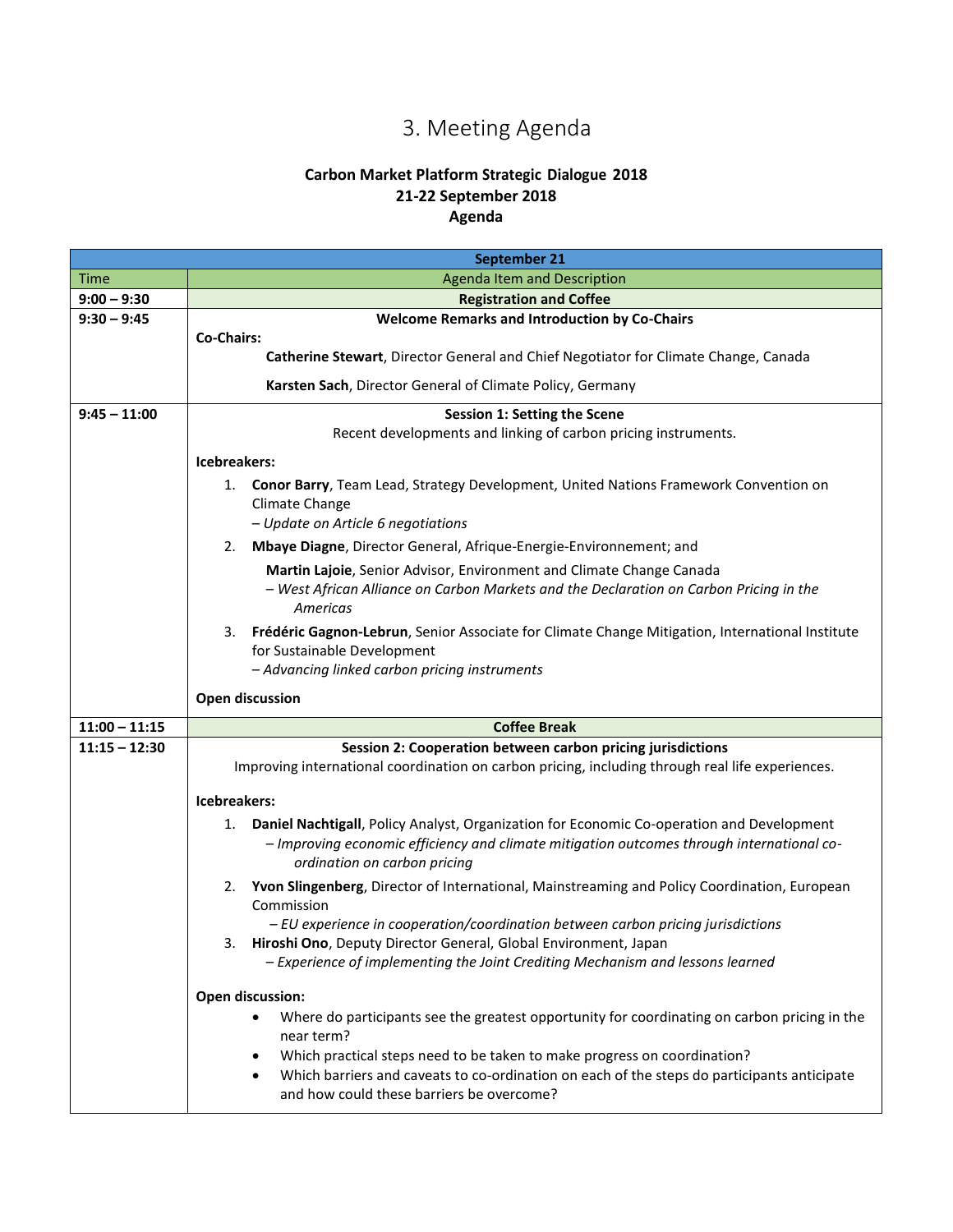| $12:30 - 14:00$ | <b>Lunch Break</b>                                                                                                                                                                                                                                                               |
|-----------------|----------------------------------------------------------------------------------------------------------------------------------------------------------------------------------------------------------------------------------------------------------------------------------|
| $14:00 - 15:15$ | Session 3: Enhancing competitiveness to reduce carbon leakage<br>Exploring the tools and conditions that maximize the competitiveness of jurisdictions with carbon pricing,<br>including reducing carbon leakage.                                                                |
|                 | Icebreakers:                                                                                                                                                                                                                                                                     |
|                 | 1. Angela Churie Kallhauge, Head, Carbon Pricing Leadership Coalition Secretariat and Senior<br>Climate Change Specialist, The World Bank Group<br>- Carbon pricing effects on competitiveness                                                                                   |
|                 | Constanze Haug, Head of Secretariat, International Carbon Action Partnership<br>2.<br>- Addressing competitiveness concerns through carbon pricing design - from system inception                                                                                                |
|                 | to a longer-term perspective<br>Éric Théroux, Assistant Deputy Minister, Climate Change Action, Québec; and<br>3.<br>Tim Lesiuk, Executive Director, Clean Growth Strategy, British Columbia<br>- Canada's intergovernmental working group on carbon pricing and competitiveness |
|                 | Open discussion:                                                                                                                                                                                                                                                                 |
|                 | How to build stakeholder support for carbon pricing in high-emitting sectors?<br>$\bullet$<br>What is needed to ensure that carbon pricing is consistent with a just transition?<br>٠<br>How to ensure coherence between international trade policy and climate action?          |
| $15:15 - 15:45$ | <b>Coffee Break</b>                                                                                                                                                                                                                                                              |
| $15:45 - 17:00$ | Session 4: The internal business pricing of carbon<br>Determining what motivates businesses and investors to set their own internal carbon prices, and<br>discussing complementarity between public and private carbon pricing mechanisms                                        |
|                 | Icebreakers:                                                                                                                                                                                                                                                                     |
|                 | 1. Alzbeta Klein, Director and Global Head, Climate Business, International Finance Corporation<br>- Shadow price on carbon in analysis of investment project financing<br>Lisa DeMarco, Senior Partner, DeMarco Allan LLP<br>2.                                                 |
|                 | - Corporate strategy, long term investments, acquisitions, divestitures, and the necessity of<br>internal carbon pricing, preferably supported by stable climate policy                                                                                                          |
|                 | Open discussion:                                                                                                                                                                                                                                                                 |
|                 | What are the steps to developing and implementing an internal carbon price?<br>What is the business case for "shadow" carbon pricing? What are the risks/costs?                                                                                                                  |
| 18:30           | <b>Reception and Dinner</b><br>Murphy's Restaurant- 1751 Lower Water Street, Halifax<br>(Dress Code: Casual, 15-20 minute walk from the Lord Nelson Hotel)                                                                                                                       |

|                | <b>September 22</b>                                                                                      |
|----------------|----------------------------------------------------------------------------------------------------------|
| Time           | Agenda Item and Description                                                                              |
| $8:00 - 8:30$  | <b>Coffee</b>                                                                                            |
| $8:30 - 9:00$  | Recap from Day 1 and Introduction to Day 2                                                               |
|                | Co-chairs:                                                                                               |
|                | <b>Catherine Stewart and Karsten Sach</b>                                                                |
| $9:00 - 10:45$ | Session 5: Enhancing ambition through carbon pricing                                                     |
|                | Discuss how carbon pricing can help enhance ambition, both nationally and collectively, including in the |
|                | context of the Talanoa Dialogue, and identifying opportunities for scaling-up                            |
|                |                                                                                                          |